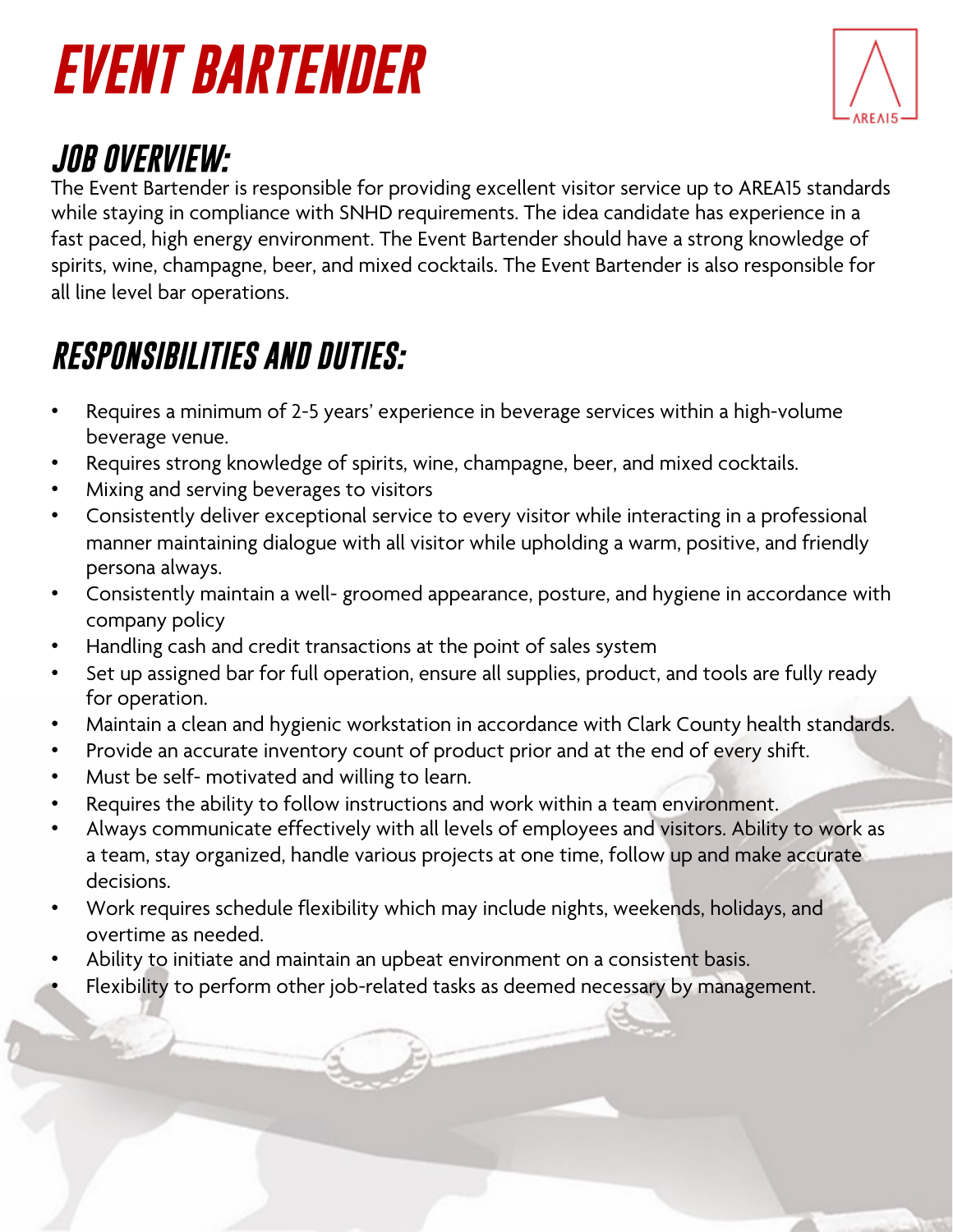### *EVENT BARTENDER*



#### *WORKING CONDITIONS*

- Work in an environment that is subject to varying levels of noise, crowds, and smoke.
- Must be able to work in dark environment that features flashing lights
- Must be able to push and lift to 50 lbs.
- Ability to work from a standing position for extended periods of time.
- Ability to perform reaching and stooping motions repeatedly.
- Must have the ability to withstand high temperatures, heat, and sun exposure.

### *QUALIFICATIONS*

- Applicants must be 21 years of age or over.
- Proof of eligibility to work in the United States.
- Requires a minimum of 1-2 years' experience in beverage services within a high-volume beverage venue.
- Valid work cards.